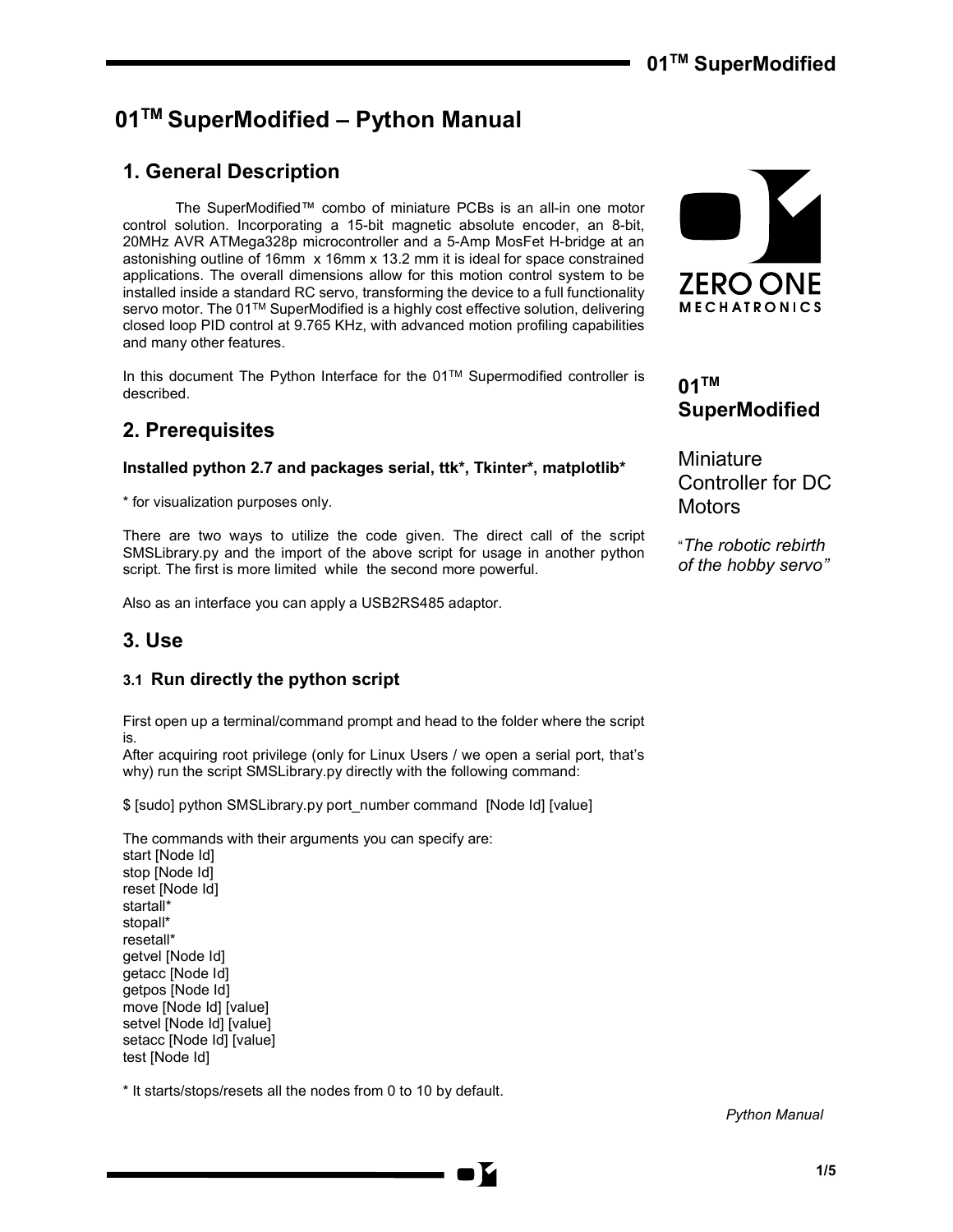### Examples:

1) For Linux Users: (controller in ttyUSB0 and motor ID = 5) \$ sudo python SMSLibrary.py 0 start 5

2) For Windows Users: (controller in COM3 and motor ID = 4) python SMSLibrary.py 3 getpos 4

Note: If you don't know how to find which port your controller is attached to: for Windows Users: To identify which COM port you are using in windows you can check the Device Manager.

The USB to RS485 / UART adapter should be listed as shown below:



In the advanced settings you can even change the COM port number to another one.

 $\rightarrow$  for Linux Users: use the command lsusb in a terminal and check the port to which the FTDI driver is connected.

### Screenshot Example:

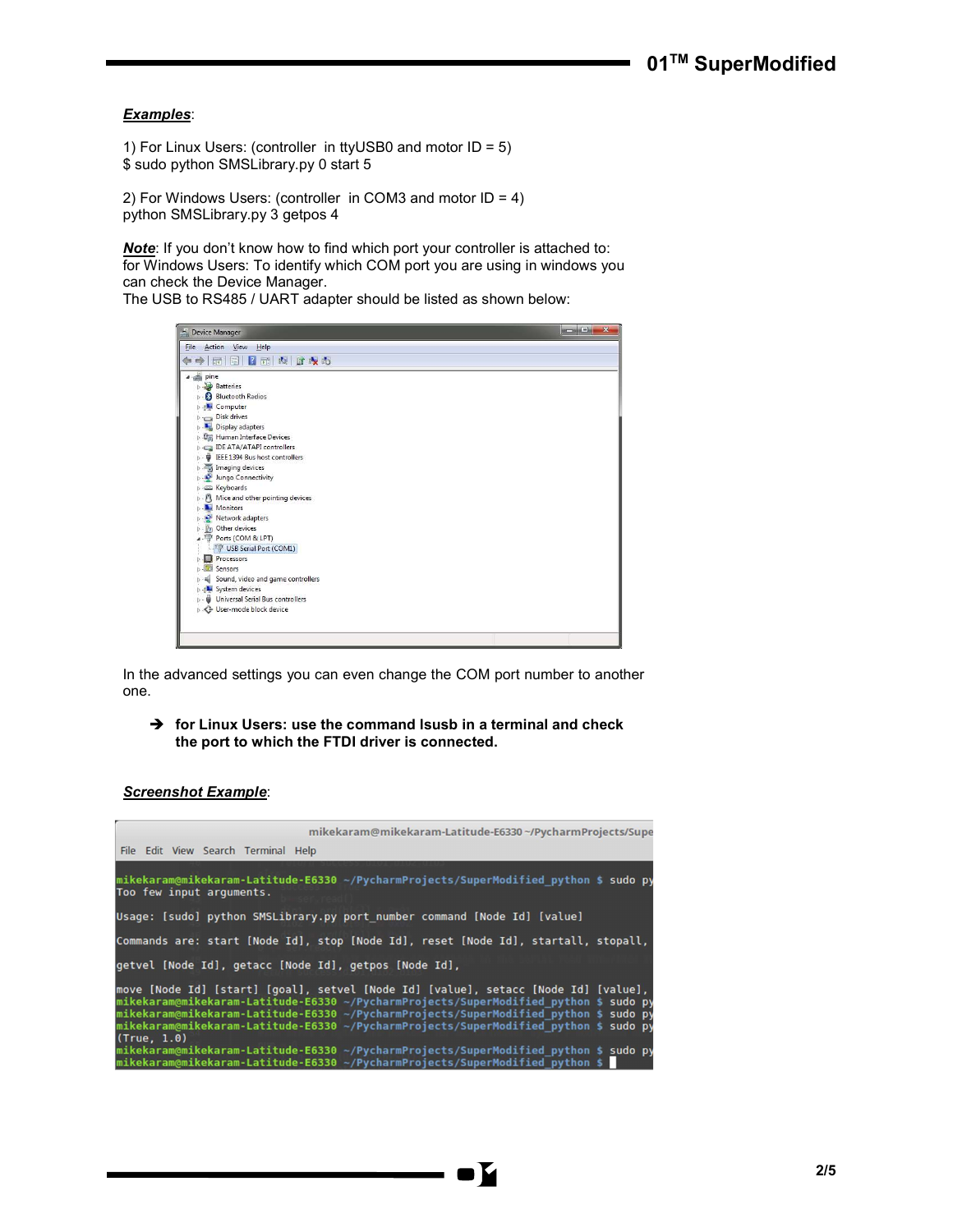## 2.2 Import the module and Usage

In the folder/directory you have extracted the zip provided, create a new python script with your preferred editor. The module SMSLibrary can be easily imported with a line like:

import SMSLibrary as sms Or from SMSLibrary import \* (if you don't want to type the class name every time)

The first function of the module that must be called before anything else is the init(port\_number) function, where port number is the port number the controller uses.

The last function that must be used in order to close the serial port is: shut\_down(port\_number)

The 01TM Python Library contains all the functions needed to interface to the Supermodified controller. Each function is actually an implementation of a command of the 01TM protocol. The command set of the Supermodified controller is presented in detail in section 11 of the Supermodified datasheet.

There are generally 3 types of commands.

#### Set commands

All set commands are implemented as Python functions that accept 1 or more inputs and return one output.

The first (or only) input is always the motor ID on the bus. The motor ID can only be changed by using the SuperModified Commander (01TM stand-alone application) and must be unique for every controller on the bus. All Supermodified controllers are shipped with a default motor ID=4.

If the command does not transmit any additional information to the Supermodified controller then the function has only one input and only one output. The input is the motor ID and the output is whether the call was successful or not.

eg. def start(mid):

...

...

return not getResponse()[0]

The above is the start command and starts the control to the motor. It must be executed before any command that attempts to move the motor.

If the command has one or more data arguments that must be passed to the controller then the Python function is like below:

eg. def moveWithVelocity(mid, val):

return not getResponse()[0]

where mid is motor Id. val is velocity Ticks per second.

The above is the Move With Velocity Command that tells the motor to move at val velocity. Note that the mid input is always first.

Or another example: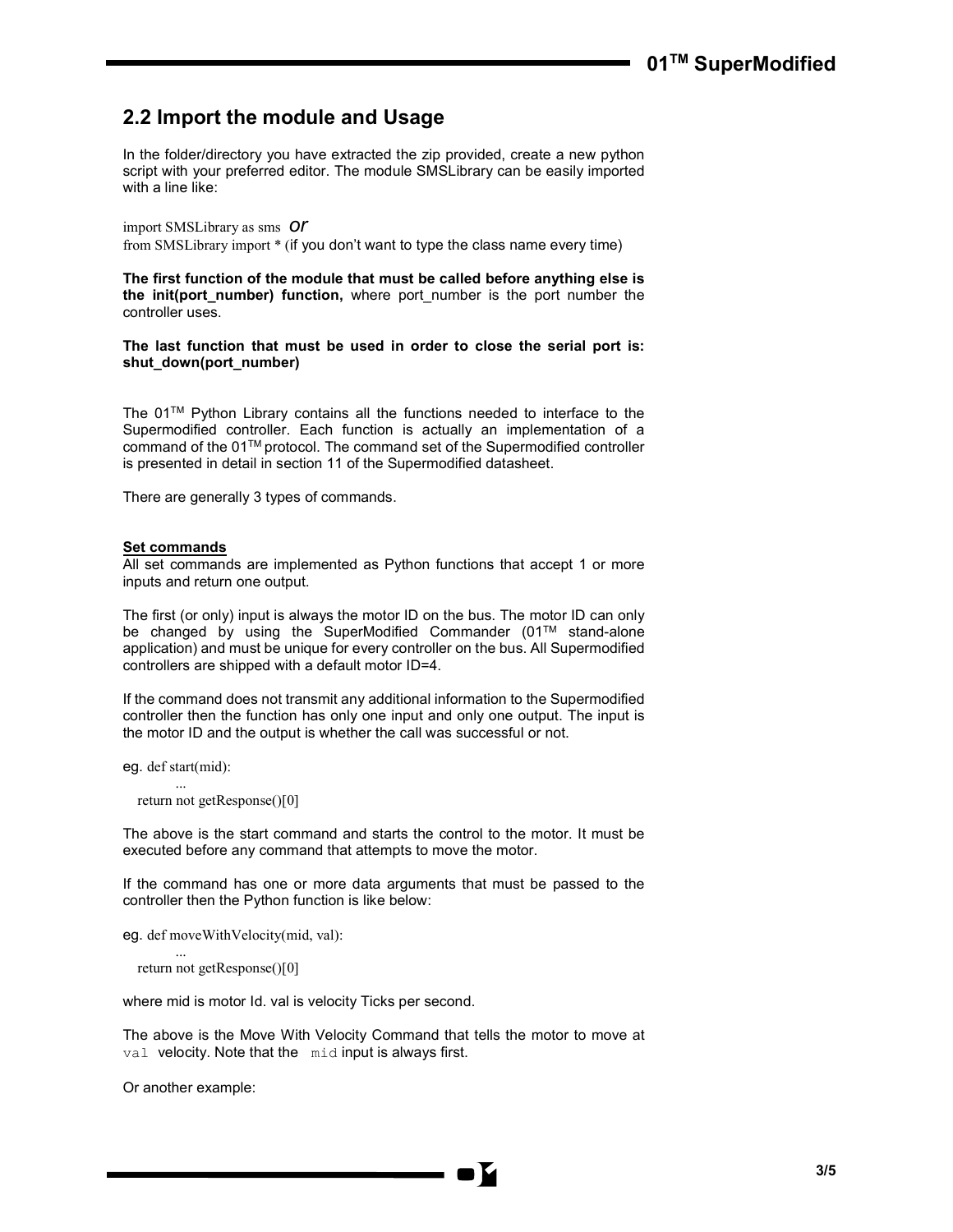def setDigitalOutputs(mid, dio1, dio2, dio3):

 ... return not getResponse()[0]

The above command sets or resets the controller's digital outputs according to inputs dio1, dio2, dio3 and according to Digital IO configuration.

**Note:** The set command Functions return not getResponse()[0] for a reason explained in the comments of the code.

#### Get commands

All get commands are implemented as Python functions that accept 1 input and return 1 or more outputs.

The input is always the Motor ID and the first output is always the success or failure of the command. The rest of the outputs depend on the command.

```
For example: 
def getPosition(mid): 
               ...
      return getResponse()
```
This Python function can be used to read the position of the motor in encoder ticks (32768 ticks per revolution). The position will be stored in getPosition(mid)[1]. The success of the command will be in getPosition(mid)[0]. The motor that is communicated is the one with mid.

## Accordingly commands that have more outputs,

```
eg. def getDigitalIOConfiguration(mid, dio):
 ...
```

```
 return getDigitalIOResponse()
```
This Python function can be used to read the digital IO configuration. The bits dio1, dio2, dio3 are stored in getDigitalIOConfiguration (mid, dio)[1-3] respectively. The success of the command will be in getDigitalIOConfiguration(mid,  $di$ o)[0]. The motor that is communicated is the one with  $mid$ .

#### Broadcast commands

All broadcast commands are implemented as Python function with only one output which is always True.

```
eg. def broadcastStart():
        ...
     return True
```
The above command starts all motors on the bus.

There is also an example script, in the zip provided, which shows the usage of the above commands.

Error handling and parsing will be implemented in a future release. Stay tuned!